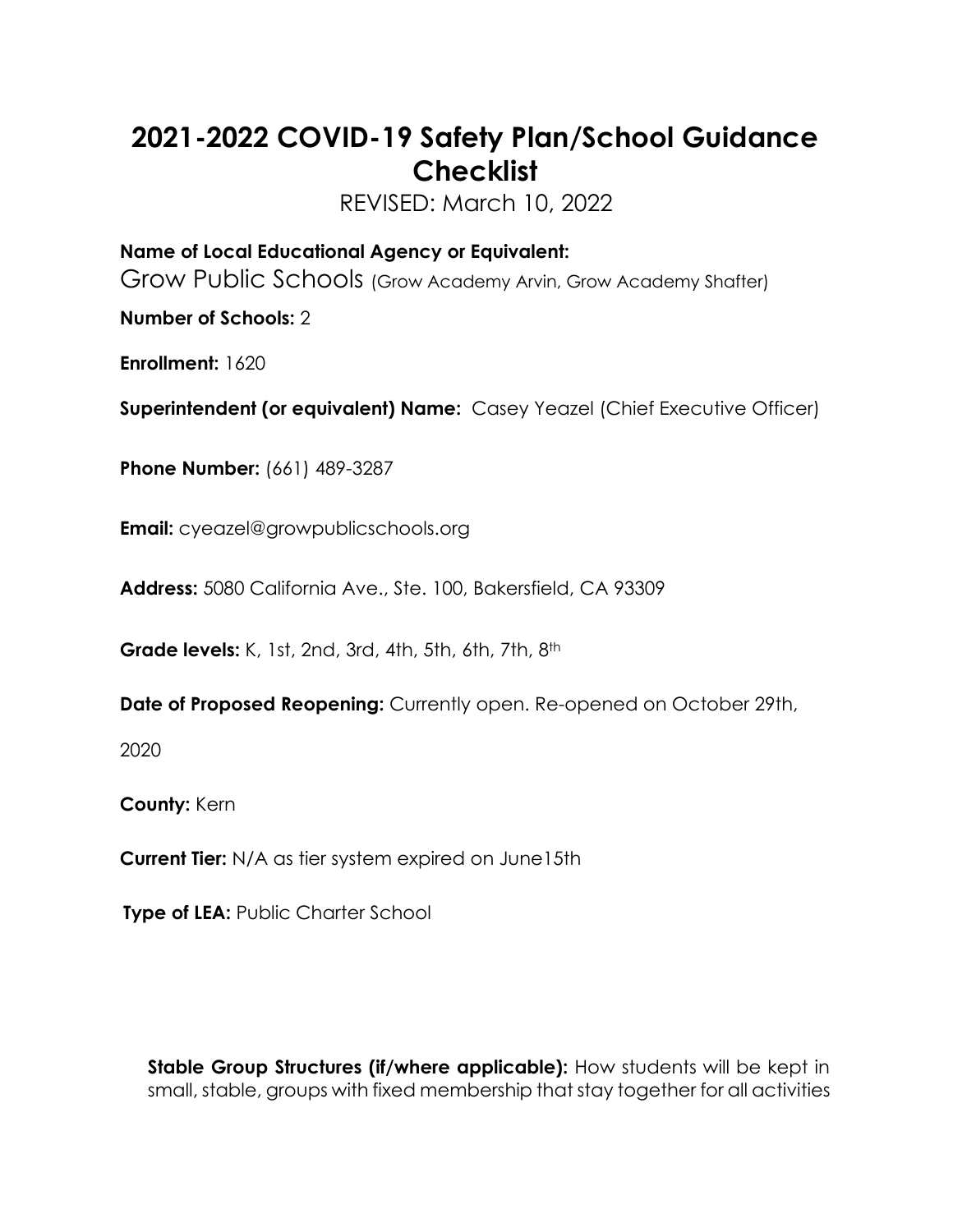(e.g. instruction, lunch, recess) and minimize/avoid contact with other groups or individuals who are not part of the cohort.

- Students in grades K-8 will attend schools 5 days per week as stable groups are not a requirement for a full reopening. However, Grow Public Schools will continue to evaluate, with guidance and consultation from the local public health department, if stable groups are a necessary measure in the event of an outbreak.
- In the classroom, students will maintain as much physical distance as practible to allow for a full inperson reopening of the school.
- Face coverings (disposable masks, reusable masks, and/or face shields) will be strongly recommended indoors for students while indoors.

**Entrance, Egress, and Movement within the School:** How movement of students, staff, and parents will be managed to decrease chances of a close contact and/or mixing of cohorts.

As mentioned above, stable groups are not a requirement for a full reopening. However, GPS will implement the below measures to mitigate the spread of COVID-19.

- Primary and supporting school entrances are identified and staffed with trained COVID Liaisons and other support staff to administer health screenings (if applicable due to outbreak) to stakeholders.
- Screenings:

•

- o All students and staff will participate in daily home screenings to assess for COVID-related symptoms before arriving on campus.
- Primary entrances are to be used by all students, staff, and most vendors. Alternative entrances are exclusively used by identified vendors and isolated staff departments.
- Temperatures may be taken upon entrance to the school.
- Face coverings will be strongly recommended for students, staff, and families at the time of pick-up and drop-off.
- $\bullet$
- ●
- ●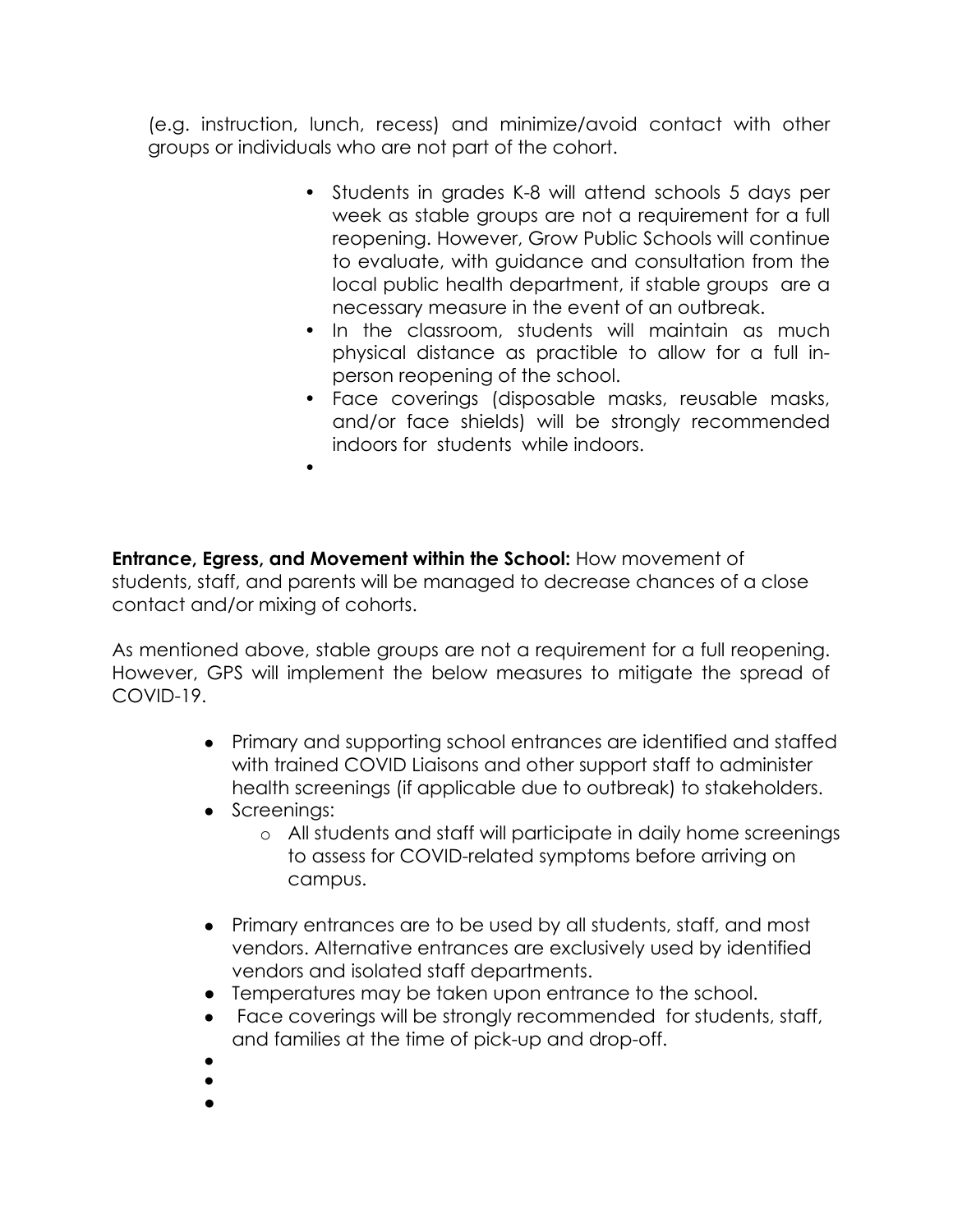● If a student becomes ill or sustains an injury, the teacher will telephone the school nurse to triage over the phone in order to avoid congestion in the school nurse's office and waiting area. Based on the health risk and needs, the school nurse will coordinate student movement related to the number of students allowed in the nurse's office, waiting area, and the isolation room while sustaining physical distancing

**Face Coverings and Other Essential Protective Gear:** How CDPH's face covering recommendations will be maintained for staff and students.

- **●** Face coverings will be strongly recommended for students, staff, and families while indoors.
- **●** Facial coverings, as well as N95 masks, will be provided by the school should someone request one. Safety glasses and gloves are also optional for usage.
- **●** If a student or staff member chooses to wear a face covering they may bring a homemade face covering as long as it meets standards from the CDPH.
- **●**
- **●** Teachers and support staff may also choose to wear a face shield with a drape, or a Z-Shield that anchors from the bottom of the shield, for pedagogical purposes only and physical distance must be maintained.
- **●** Face shields (along with proper physical distancing) are also be available for:
	- Students/staff with a medical condition, mental health condition, or disability that prevents wearing a face covering. This includes persons with a medical condition for whom wearing a face covering could obstruct breathing or who are unconscious, incapacitated, or otherwise unable to remove a face covering without assistance.
	- Students/staff who are hearing impaired, or communicating with a person who is hearing impaired, where the ability to see the mouth is essential for communication.
	- Students/staff for whom wearing a face covering would create a risk to the person related to their work, as determined by local, state, or federal regulators or workplace safety guidelines.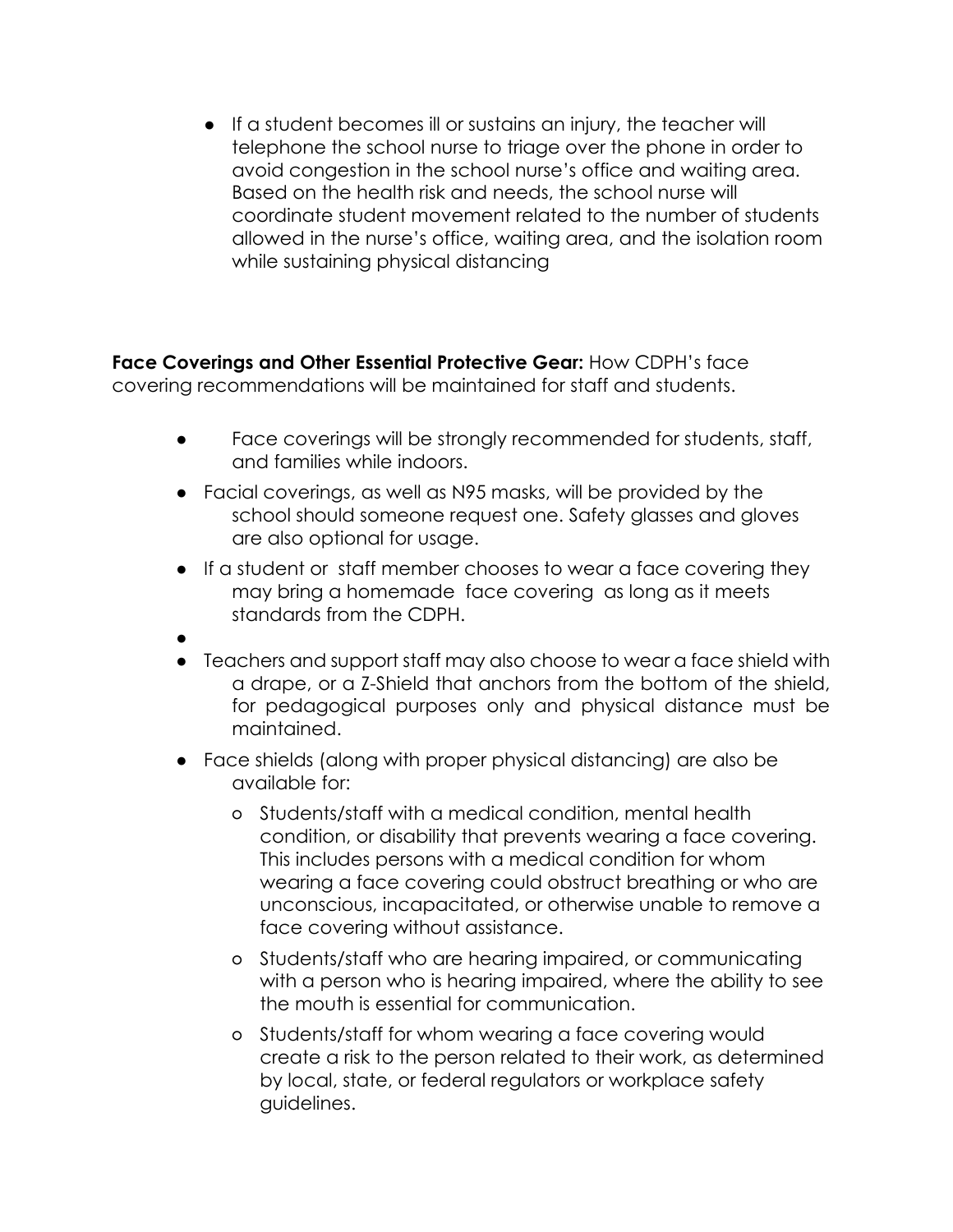- **●** If a staff member is required to wear a face covering due to local or state health department directive (isolated outbreak, return from COVID leave, etc.), but is unable to use the face mask or the face shield, HR will engage in the interactive process and direct stakeholders to consult with their primary medical provider to identify the correct PPE for their condition.
- **●** Approximately 2 months supply of face coverings are maintained on campus or at the home office at all times.

**Health Screenings for Students and Staff:** How students and staff will be screened for symptoms of COVID-19 and how ill students or staff will be separated from others and sent home immediately.

- Employees are directed to daily self-monitor and students' parents/guardians are directed to daily monitor their student's health for symptoms of COVID-19 before coming to campus.
- Following guidance from the CDPH, parents and employees will be provided with a list of COVID symptoms and be instructed to stay home if experiencing symptoms or have come in contact with a confirmed or suspected case of COVID. Parents are responsible for screening their student(s) each morning before drop-off. Employees are responsible for self-screening before reporting to campus.
- If an employee or student develops, COVID-19 related symptoms while on campus, the employee or student will be evaluated by the school nurse and monitored in the medical room where distancing will be maintained as practicable.
	- Medical room (medical trailer) serves as the primary isolation area where up to 3-4 individuals can be monitored by site nurse while maintaining physical distance. The mobile units will be placed on the black top for easy access for our nurses and for families to pick up their students without entering the front office.
		- GA Arvin: medical room is located on the basketball court on the east side of campus.
		- GA Shafter: medical room is located on the basketball court on the west side of campus.
- Employees exhibiting symptoms will be directed to go home and contact the COVID-19 Response Lead (Eric Mendez) for further instructions. Parents/emergency contacts of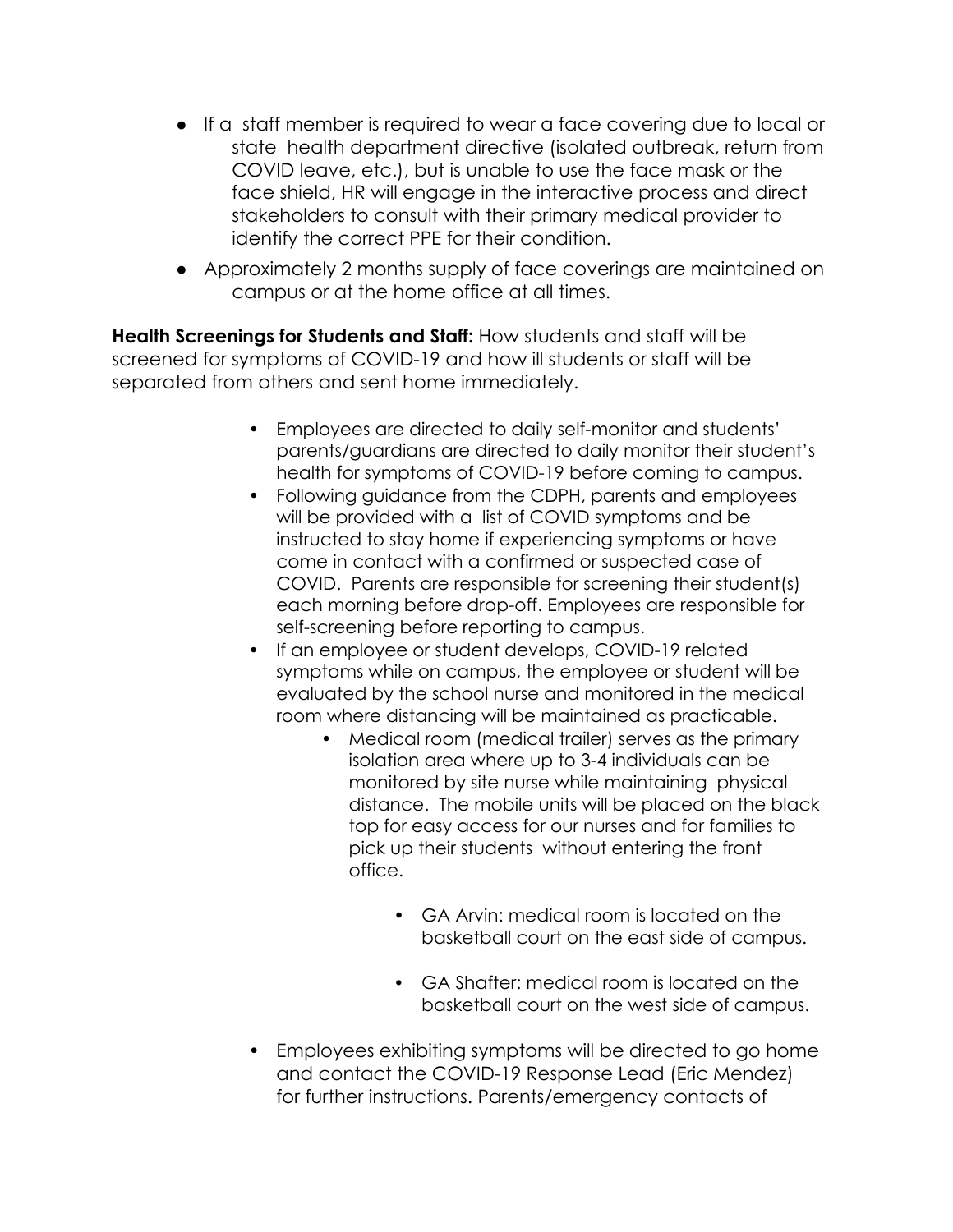students exhibiting symptoms will be called for immediate pick up. A follow up by the school nurse will also be scheduled.

**Healthy Hygiene Practices:** The availability of handwashing stations and hand sanitizer, and how their use will be promoted and incorporated into routines.

- **●** In accordance with CDPH and Cal/OSHA guidance and in consultation with local public health officials, the school provides opportunities for students and staff to meet handwashing frequency guidance. Signage for proper hand washing is placed in all restrooms.
- **●** The school ensures sufficient access to handwashing and sanitizer stations throughout the school, utilizing additional stand-alone handwashing stations and fragrance-free hand sanitizer (with a minimum of 60 percent alcohol), and supervised at or near allworkstations. Children under age nine may only use hand sanitizer under adult supervision.
- **●** Each classroom, main offices, screening stations, nurse's office, and medical room are stocked with hand sanitizer.
- **●** Mobile hand sanitizing stations are also placed throughout the campus as needed.

**Identification and Tracing of Contacts:** Actions that staff will take when there is a confirmed case. Confirm that the school(s) have designated staff to support contact tracing, such as creation and submission of lists of exposed students and staff to the local health department and notification of exposed persons. Each school must designate a person for the local health department to contact about COVID-19.

- **●** All known positive cases and potential exposures of staff and students are to be reported directly to the COVID-19 Response Lead (Eric Mendez). The coordinator will initiate the intake process with the employee to identify potential COVID exposure, symptoms, and diagnosis during the employee's recent work history, as well as assess employee's compliance related to guidance from the CDC, the Department of Public Health, and organization policies. In the event, a student is believed to test positive or has been exposed to a positive case, the school nurses (Karmen Molina [GA Arvin] and Bonnie Ramos [GA Shafter], under the guidance of the coordinator) would conduct the intake process with the student's parents.
- **●** Along with working closely with the administration team, the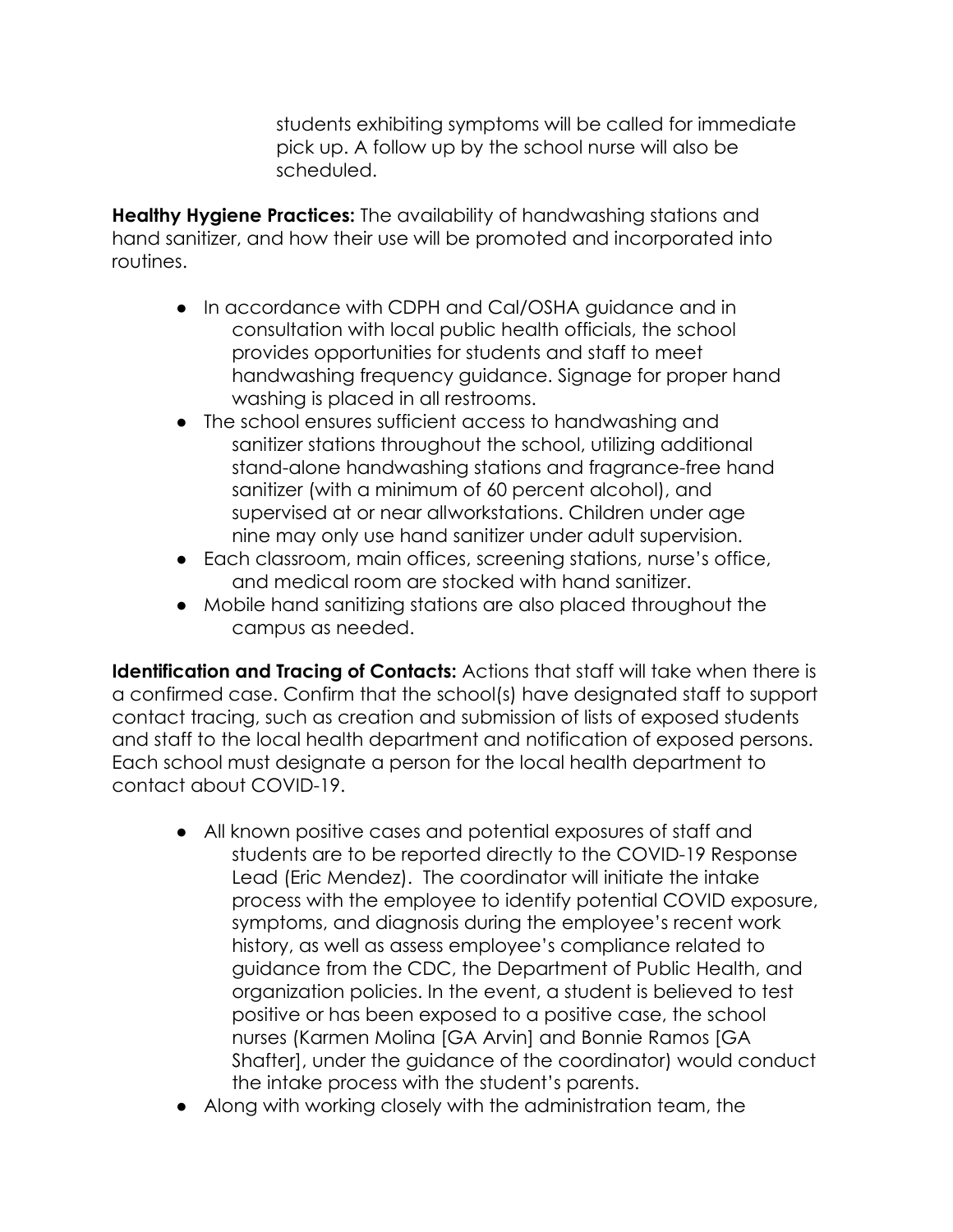information is used to assess guidance towards other students and staff members potential exposure to COVID-19 and track occurrences in the school sites. Students and/or staff members found to be potentially exposed are contacted directly to further assess their exposure and determine next steps such as selfmonitor for symptoms, administer a self-isolation period, and/or request stakeholder to be medically evaluated or tested.

- A close contact would be a positive case within 6 feet of another individual for 15 minutes or longer over the course of a 24 hour period per the CDC.
- According to the CDC, an exemption exists for K-12 students who were within 3 to 6 feet of an infected student where both students were engaged in consistent and correct use of wellfitted mask usage and another K-12 school prevention strategy was used in the classroom.
- **●** Based on the occurrence, a notification of potential exposure is communicated to impacted stakeholders. The coordinator reports the positive case to the Kern County Department of Public Health (KCDPH), should KCDPH not contact the school or stakeholder first.

**Physical Distancing:** How space and routines will be arranged to allow for physical distancing of students and staff.

- **●** Student distancing Maximum physical distancing as much as possible, but as to not prevent a full reopen of in-person instruction.
- **●** Staff distancing maximum physical distancing as much as possible, but as to not prevent a full reopen of in-person instruction.
- **●** Lunch areas and spacing are identified and modified to safely allow for maximum distancing as much as possible as well as other K-12 school prevention strategies (i.e., air purifiers and air ventilation improvements).
- **●** Physical measures such as markers (i.e. stickers and tape) on the floor to identify walkways and encourage physical distancing may be implemented as safeguard for staff and students.
- **●** All classrooms and offices where students may be present will be equipped with air purification units.
- **●** All unnecessary furniture in the classrooms may be temporarily stored to allow for maximum space in each classroom.

**Staff Training and Family Education:** How staff will be trained and families will be educated on the application and enforcement of the plan.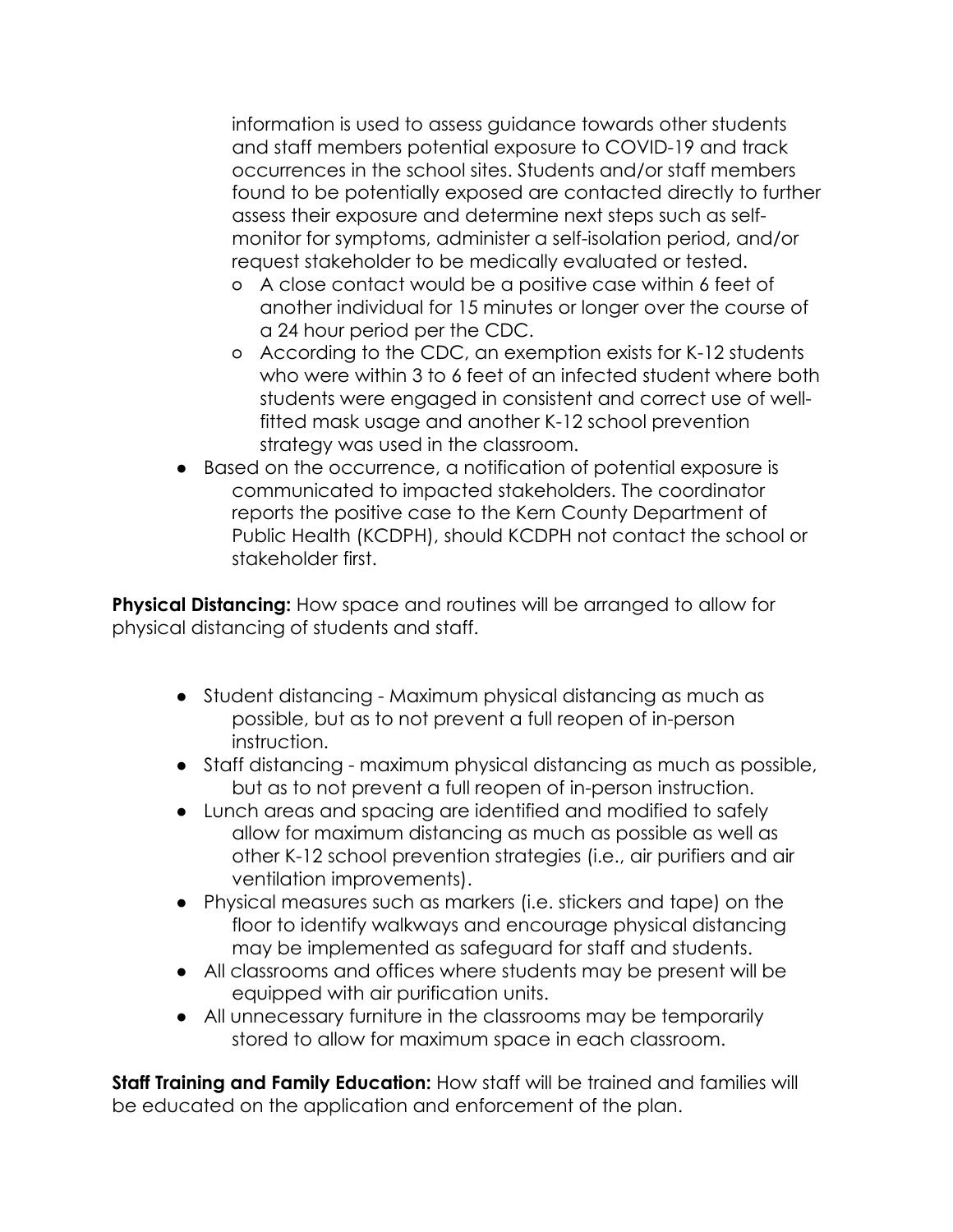- **●** The Human Resources (HR) department has and continues to train staff routinely on how to effectively mitigate the transmission of COVID-19 by being trained in proper handwashing, maximum physical distancing, correct usage/donning/doffing of PPE (i.e., facial coverings and gloves), and daily self-monitoring for COVID-related symptoms. HR also trains staff on when to communicate to the COVID-19 Response Lead directly in the event of a positive case and/or potential exposure.
- **●** Any employee observed not adhering to the protocols will undergo a documented re-training to ensure all COVID protocols are understood.
- **●** The school educates families by providing a parent resource on information and symptoms of COVID-19, and the resource details processes in place to respond to a COVID-related matter. The parent resource sets forward expectations the school has of parents regarding:
	- Communicating to the school in the event the child test positive or is exposed to a positive case in the home or in a non-household occurrence
	- Immediate pick-up if child develops symptoms in school
	- Modeling mitigating behaviors in the home and speaking to the child about refraining from sharing food, drinks, or any school supplies with other students
	- Keeping the child home if the child presents with symptoms during the daily monitoring before heading to school

**Testing of Staff:** How school officials will ensure that students and staff who have symptoms of COVID-19 or have been exposed to someone with COVID-19 will be rapidly tested, or cleared by a doctor, and what instructions they will be given while waiting for test results.

- **●** Consistent with CDPH Guidance, the Charter School will implement weekly testing for employees who are unvaccinated, or who have not provided proof of full vaccination status.
- **●** All staff regardless of vaccination status may also be tested upon return from school breaks (ie, fall break, winter break, spring break, etc.).
- **●** Consistent with CDPH Guidance, the GPS may also implement response testing of all staff as directed by the Kern County Department of Public Health ("DPH") as a result of an identified outbreak.
- **●** The Charter School will confirm that a test was taken and report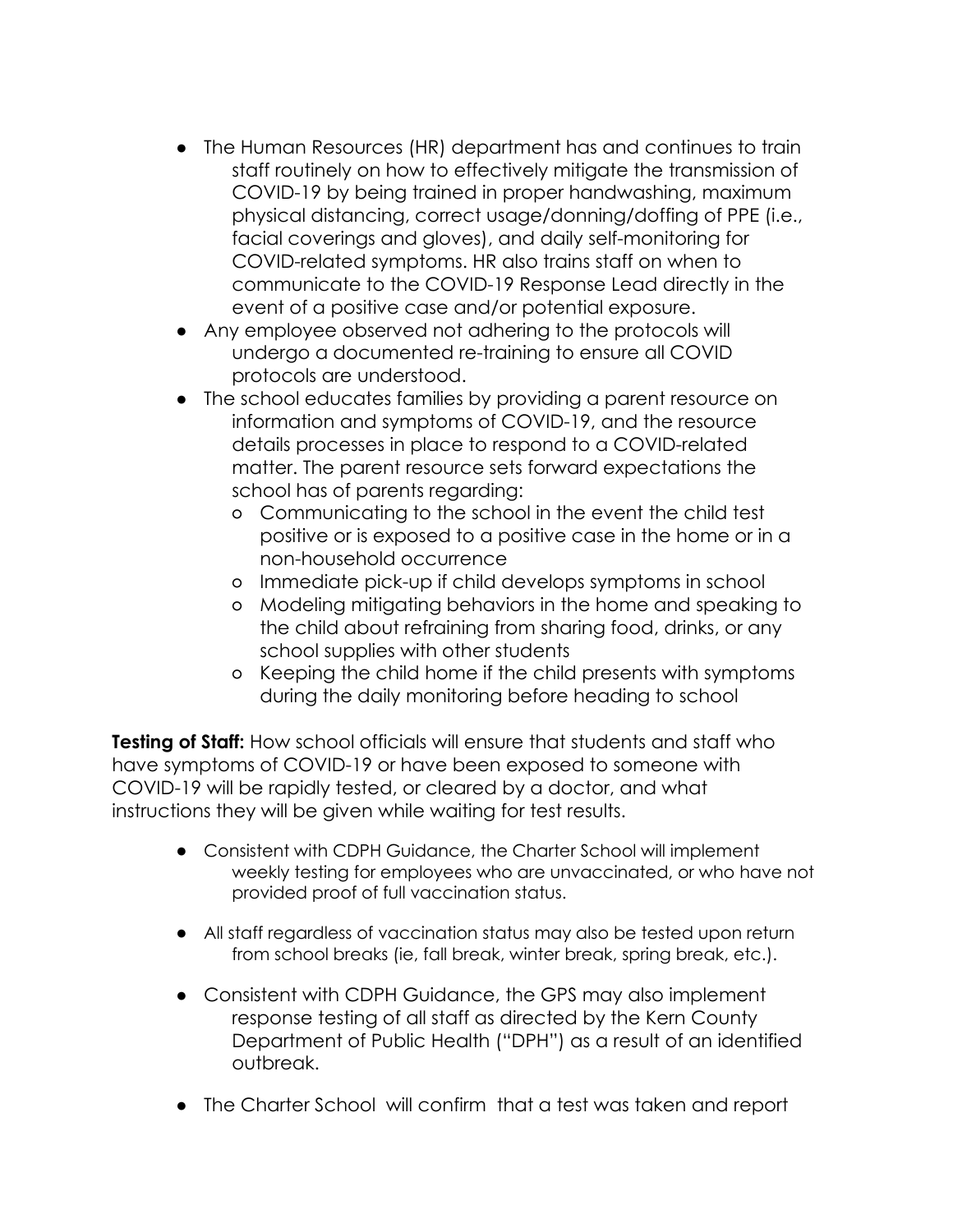positive test results to DPH, unless DPH has already made direct contact with the staff member.

- Following the Charter School's Policy Prohibiting Unlawful Harassment, Discrimination, and Retaliation, the Charter School cannot retaliate against an employee for disclosure of a positive test, diagnosis or order to self-quarantine or isolate. Any employee who believes that the Charter School has violated this policy may file a complaint under the Charter School's Uniform Complaint Procedures.
- The Charter School must maintain confidentiality of test results, other than reporting the results to DPH. All medical information about any employee must be stored separately from the employee's personnel file in order to limit access to this confidential information.

**Testing of Students:** How school officials will ensure that students who have symptoms of COVID-19 or have been exposed to someone with COVID-19 will be rapidly tested and what instructions they will be given while waiting for test results.

- If a family reports that a student exhibits symptoms of COVID-19, the student and family members are encouraged to be tested for COVID-19 before returning to the school facility.
- Tests will be offered to students at no charge.

## **Identification and Reporting of Cases:**

Grow Public Schools shall report the following information:

- The full name, address, telephone number, and date of birth of the individual who tested positive;
- The date the individual tested positive, the school(s) at which the individual was present on-site within the 48 hours preceding the positive test if asymptomatic or 48 hours preceding onset of symptoms, and the date the individual was last on-site at any relevant school(s);
- Any contacts directed to quarantine as a result of the school's contact tracing.
- The full name, email, and telephone number of the person making the report.
- This information shall be reported to the local health officer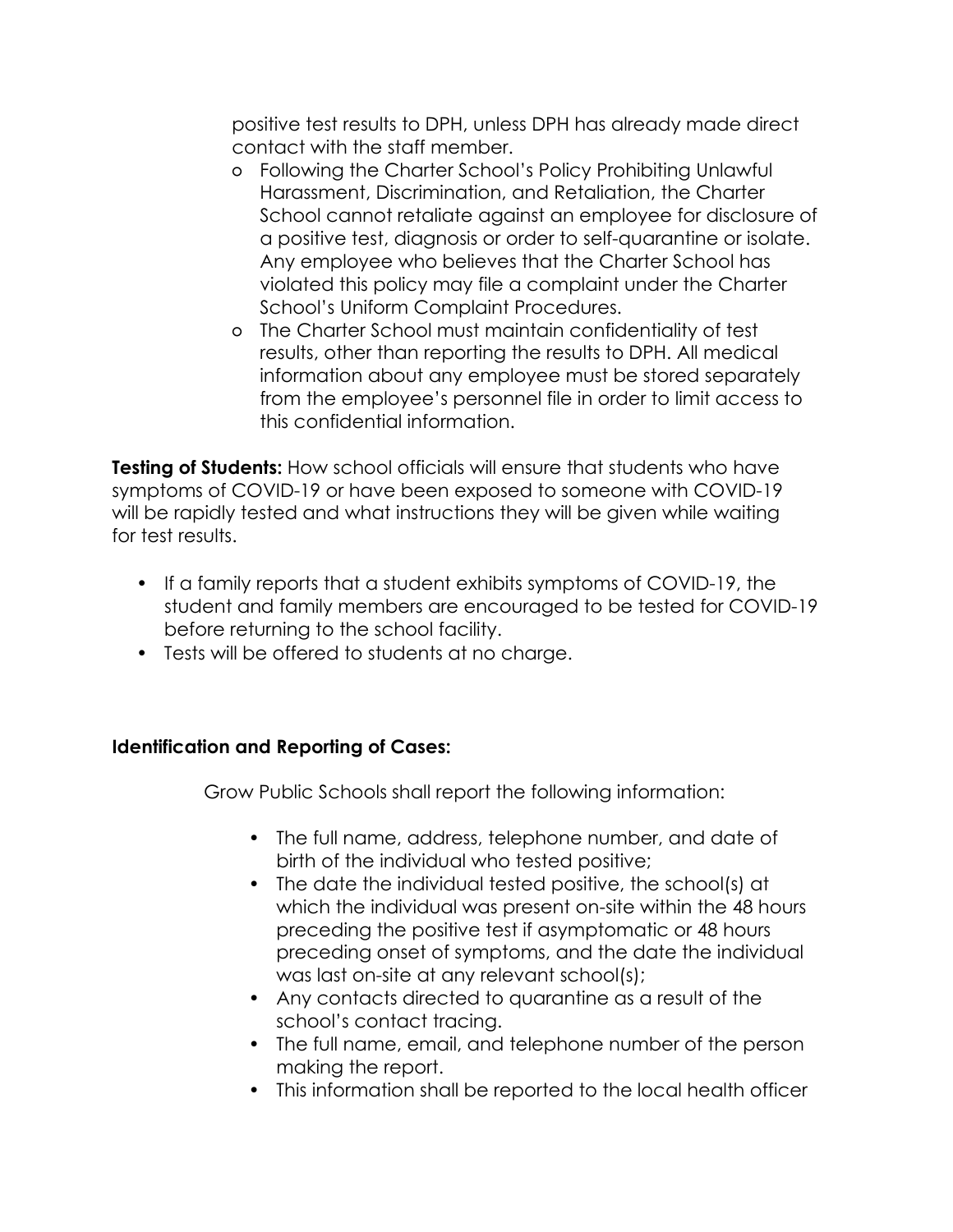within twenty-four hours from the time an individual within the local educational agency or private school is first made aware of a new case.

• This reporting shall continue until this directive is modified or rescinded.

**Communication Plans:** How the superintendent, or designee, will communicate with students, staff, and parents about cases and exposures at the school, consistent with privacy requirements such as FERPA and HIPAA.

- Assessing the occurrence of the positive case and identifying potential stakeholder exposures to COVID-19 (i.e., student, staff, vendors, etc.), a notification of potential exposure will be sent to the impacted stakeholders as soon as the intake process has been completed and practical. The notification will:
	- Identify the type of stakeholder who tested positive (i.e. student, employee, or vendor),
	- The last day said stakeholder was on campus,
	- An assessment of compliance of the guidance from the CDC, California Department of Public Health, and local authorities,
	- Contact information if the stakeholder(s) should have any questions.
	- The COVID Response Lead (Eric Mendez Villanueva) will send the notification to all staff via email.
	- The school nurses (Karmen Molina and Bonnie Ramos) or school principals (Hurshel Williams and Brook Webb) will send the notification to all families via email or "Parent Square".
	- The CEO (Casey Yeazel) and COO (Mike Romero) will respond to any media inquiries.

**Consultation: N/A -** School is currently open.

Additional Resources: